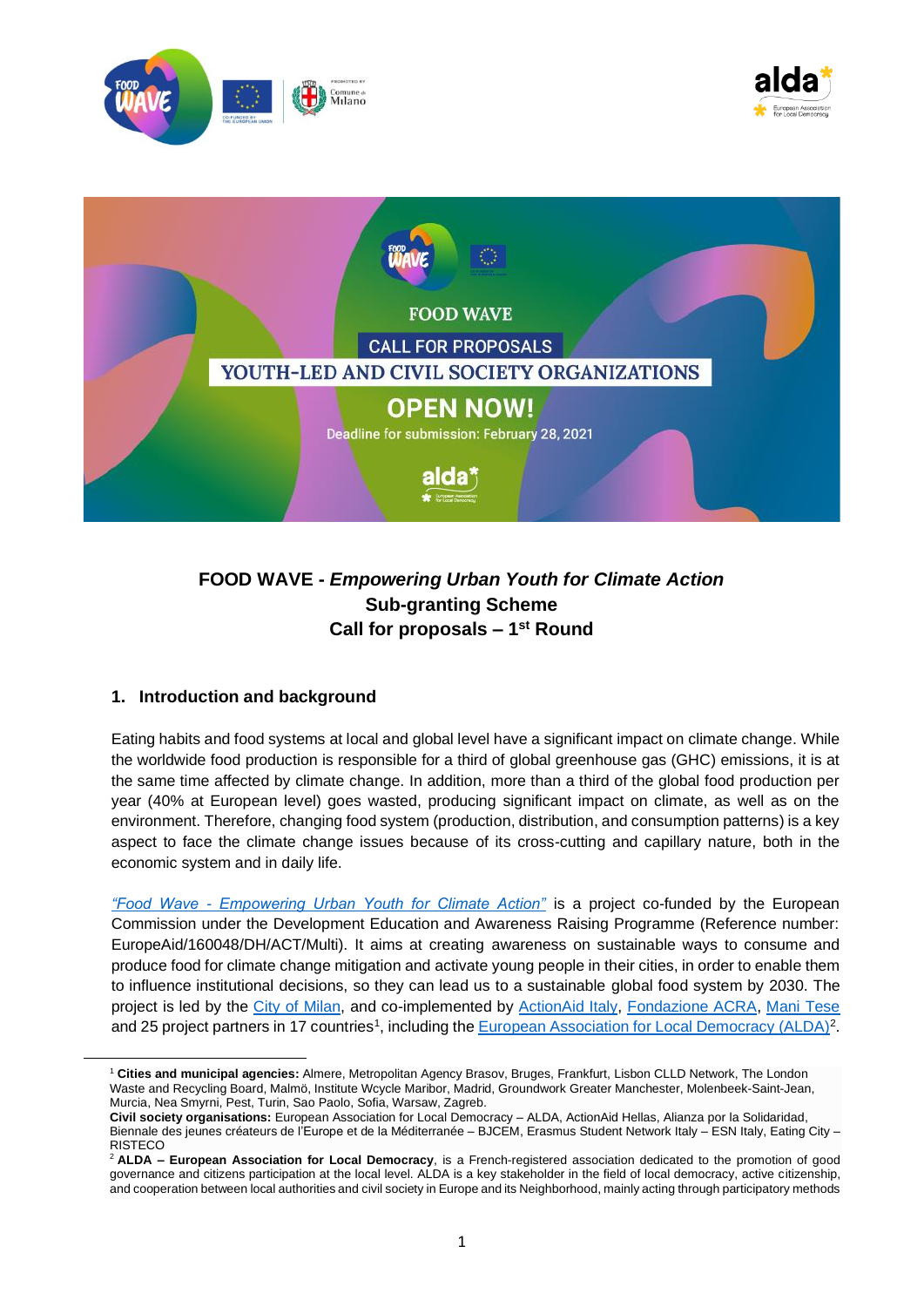



In order to contribute to this wider goal, the project aims at committing young people in 17 states (16 EU Member States and Brazil) to change their food consumption behavior and to actively promote the shift towards ecological and inclusive urban food systems, contributing to the EU's efforts to mitigate and adapt to climate change. The project addresses the food-climate nexus in an integrated manner, with reference to the issues of social inclusion and integration of vulnerable and disadvantaged groups. These values are in fact the pillars of the project which has among its objectives the reinforcement of a Global citizenship spirit.

# **1.1 The DEAR Programme**

The project is part of the Programme of the European Commission DEAR – Development Education and [Awareness Raising,](https://dearprogramme.eu/) which aims to support and involve European public opinion on social, economic, and environmental issues at a global level. The DEAR Programme supports projects that engage the European Union public in worldwide issues of social, economic, and environmental development. DEAR works with civil society organisations and local authorities to promote universal values of freedom, democracy, and the rule of law.

# **2. The call for proposals**

The **FOOD WAVE Project** aims at reaching a pan-European impact, involving smaller youth organisations and local authorities interested in supporting the Action but lacking the necessary means to do so. Within this framework, the Project, under the coordination of **ALDA**, with the collaboration of the project partners and in synergy with the [Milan Urban Food Policy Pact](https://www.milanurbanfoodpolicypact.org/) (MUFPP), established a sub-granting scheme that will contribute to the Food Wave Project overall objective, supporting grass-root initiatives in the field of climate-friendly food consumption behaviors. The sub-grants shall focus on actions that can produce specific results that will stand as examples and inspiration on how to generate constructive and resultoriented activities.

# **3. Size of the grants**

The overall indicative amount made available under this call for proposals (Round I of the Sub-granting Scheme) is 63,000 EUR. Any grant requested under this Call for Proposals must fall under **the maximum amount of 3,000 EUR.**

# **4. Eligible entities**

To be eligible for the sub grant, the applicant must be a Youth and small Civil Society Organisations (CSOs) established and acting in one of the 16 EU Member States<sup>3</sup> involved in the Food Wave Project. The applicants must be:

- Legal persons.
- Directly responsible for the preparation and management of the action, not acting as an intermediary.

and decentralized cooperation. ALDA is a membership-based organisation gathering today more than 350 members, including local authorities, associations of local authorities, and civil society organisations, coming from more than 45 countries in the enlarged Europe. <sup>3</sup> Belgium, Bulgaria, Croatia, Germany, Greece, Hungary, Italy, France, Netherlands, Poland, Portugal, Romania, Slovenia, Spain, Sweden, UK.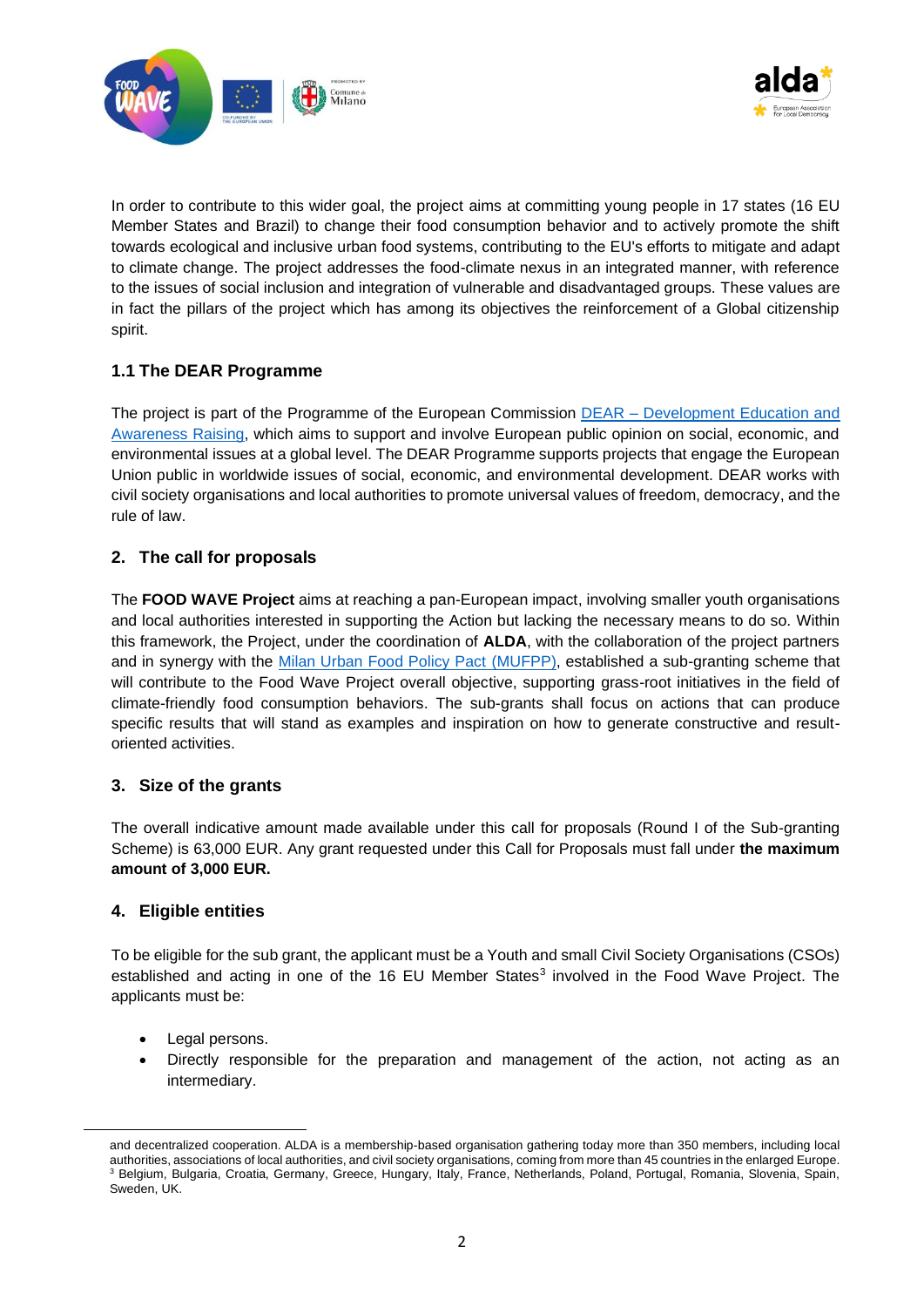



- Youth and small civil society organisations whose board is partly composed by people between 18 and 35 years old and whose annual budget is lower than 150.000,00 EUR.
- Youth and small civil society organisations who have not received any (direct or indirect) financial contribution by the Food Wave project.
- Youth and small civil society organisations legally established in one of the 16 EU Member States involved in the Food Wave Project.

This call for proposal will support at least 21 project proposals to carry out actions addressing the nexus between food and climate change. The sub-granting scheme will give priority to the applicants which are based in the territories<sup>4</sup> directly involved in the FOOD WAVE Project.

**Please note, that a legal entity may only be eligible to receive one financial support within the framework of the Call for Proposals 2018 EuropeAid/160048/DH/ACT/MULTI. Therefore, entities who have received (direct or indirect) financial support within this call are not eligible.** 

# **5. Eligible activities**

Different types of activities may be eligible for sub-grants (list not exhaustive):

- **Communication activities**: elaboration of content videos, animations, info graphics, and visual tools, virtual reality software (etc.).
- **Promotion and dissemination activities:** Development of the project values and campaign contents by blogger/vlogger, activities aimed at informing and promoting digital social activism (etc.).
- **Awareness raising activities:** Organization of street actions such as flash mobs, guerrilla marketing initiatives, interactive exhibitions, artistic activities at festivals and concerts, community gardens, artistic installations, shows or workshops prioritizing informal learning settings (etc.).
- **Training and learning-by-doing activities:** working camps, voluntary activities, training courses, workshops, public events, thematic visits, webinars and digital workshops (etc.).

With the aim of ensuring maximum visibility to the proposed activities and the Food Wave Project, the creation of synergies with international events or international communication initiatives (as well as international networks) is strongly encouraged, as for instance:

- World Earth Day (22<sup>nd</sup> of April)
- World Nutrition Day ( $28<sup>th</sup>$  of May)
- World Environment Day (5<sup>th</sup> of June)
- World Fresh Vegetables Day (16<sup>th</sup> of June)
- International Day of Awareness of Food Loss and Waste (29<sup>th</sup> of September)
- World Food Day  $(16<sup>th</sup>$  of October)
- Youth COP  $(28<sup>th</sup> 30<sup>th</sup>$  September 2021) and Pre-Cop 26  $(30<sup>th</sup>$  September  $2<sup>nd</sup>$  October 2021)
- COP26  $(1<sup>st</sup>-12<sup>th</sup>$  November 2021)

The following types of actions are ineligible:

• Actions concerned only or mainly with individual sponsorships for participation in workshops, seminars, conferences, congresses.

<sup>4</sup> Almere, Brasov, Bruges, Frankfurt, Lisbon, London, Madrid, Malmö, Manchester, Maribor, Molenbeek, Milan, Murcia, Nea Smyrni, Pest, Sofia, Strasbourg, Turin, Warsaw, Zagreb.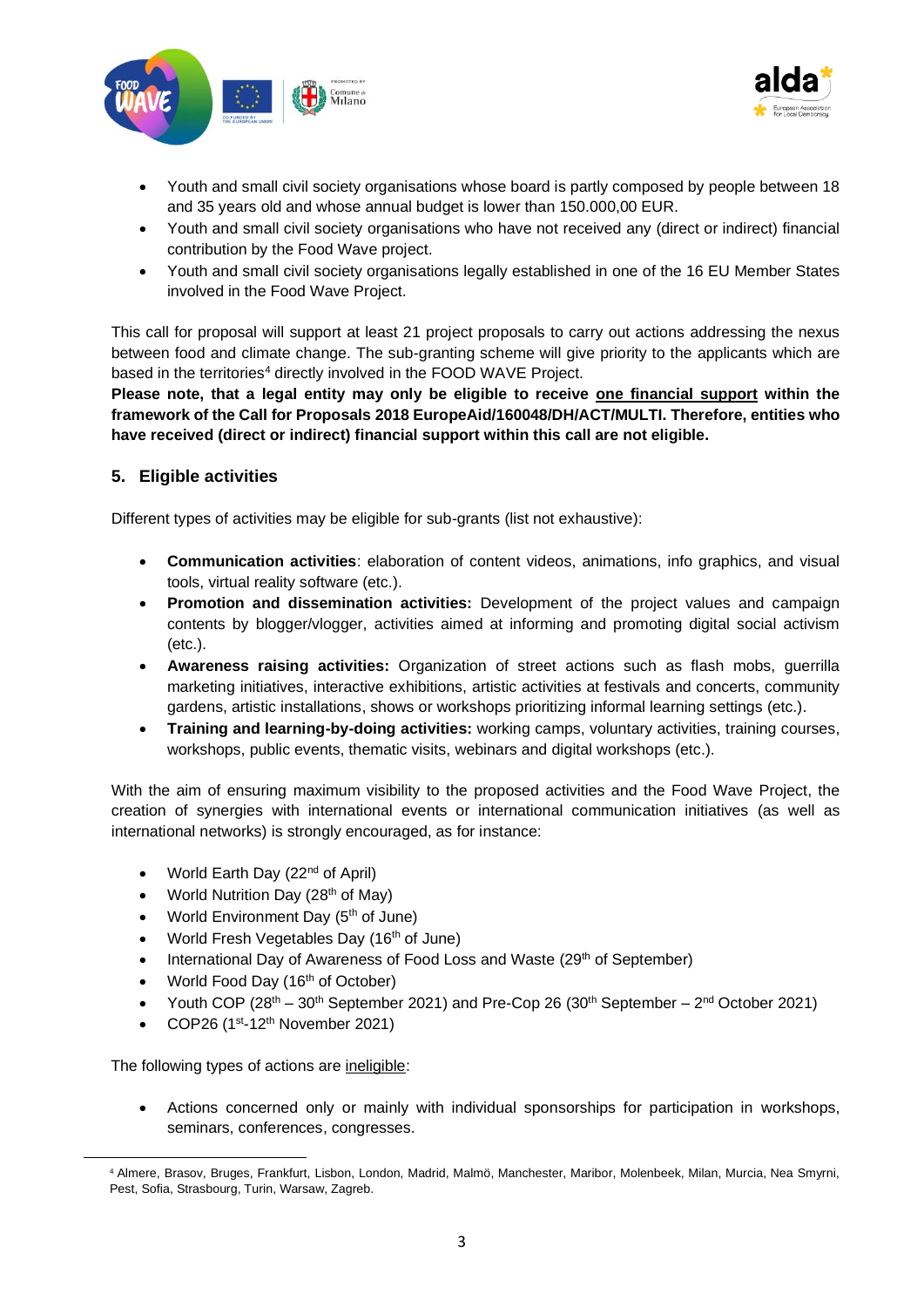



- Actions concerned only or mainly with individual scholarships for studies or training courses.
- Actions supporting political parties.
- Actions intended to raise funds or promote the visibility of the applicant or its partner(s).
- Actions consisting mainly of research or of study.
- Actions which consist exclusively or primarily in capital expenditure, e.g. land, buildings, equipment and vehicles, except in special circumstances.
- Actions which discriminate against individuals or groups of people on grounds of their gender, sexual orientation, religious beliefs or lack of them, or their ethnic origin.
- Actions including proselytism.
- Core funding of the applicant or (where relevant) its partners.

#### **6. Eligible costs**

The present sub-granting scheme will cover "eligible costs" only. The categories of costs that are eligible are indicated below. Eligible costs are actual costs incurred by the beneficiary which meet all of the following criteria:

- They are incurred during the lifetime of the submitted proposal.
- They are indicated in the estimated overall budget of the submitted proposal.
- They are necessary for the implementation of the project which is the subject of the grant.
- They are identifiable and verifiable, in particular being recorded in the accounting records of the beneficiary and determined according to the applicable accounting standards of the country where the beneficiary is established and according to the usual cost accounting practices of the beneficiary.
- They comply with the requirements of applicable tax and social legislation.
- They are real costs, reasonable, justified, and comply with the principle of sound financial management, in particular regarding economy and efficiency.
- They are not covered through EU grants in the form of contribution to unit costs, lump sums or flatrate financing.

Please note that the Value Added Tax (VAT) will be considered as an eligible cost only if it is **not recoverable** under the applicable national VAT legislation.

# **7. Duration**

The beneficiaries of the sub-grants will sign a partnership agreement with ALDA. The implementation phase will be included between the 1<sup>st</sup> of May 2021 until the 15<sup>th</sup> of November 2021. The implementation of the granted activities will start after the signature of the partnership agreement and the correct reception of the needed documents. The reports of implementation must be submitted by the 30<sup>th</sup> of November 2021.

# **8. Thematic focus**

The sub-granted activities must be in line with the objectives and the priorities of the [Food Wave Project,](https://www.foodwave.eu/) the [DEAR Programme](https://dearprogramme.eu/) and the [Milan Urban Food Policy Pact.](https://www.milanurbanfoodpolicypact.org/) The sub-granted activities should clearly and directly address the **existing linkage between climate change and sustainable urban food systems** with relation to food sovereignty and climate justice, stressing the fundamental role that **youth** can play in shifting towards more resilient and sustainable food systems and adopting innovative strategies to adapt to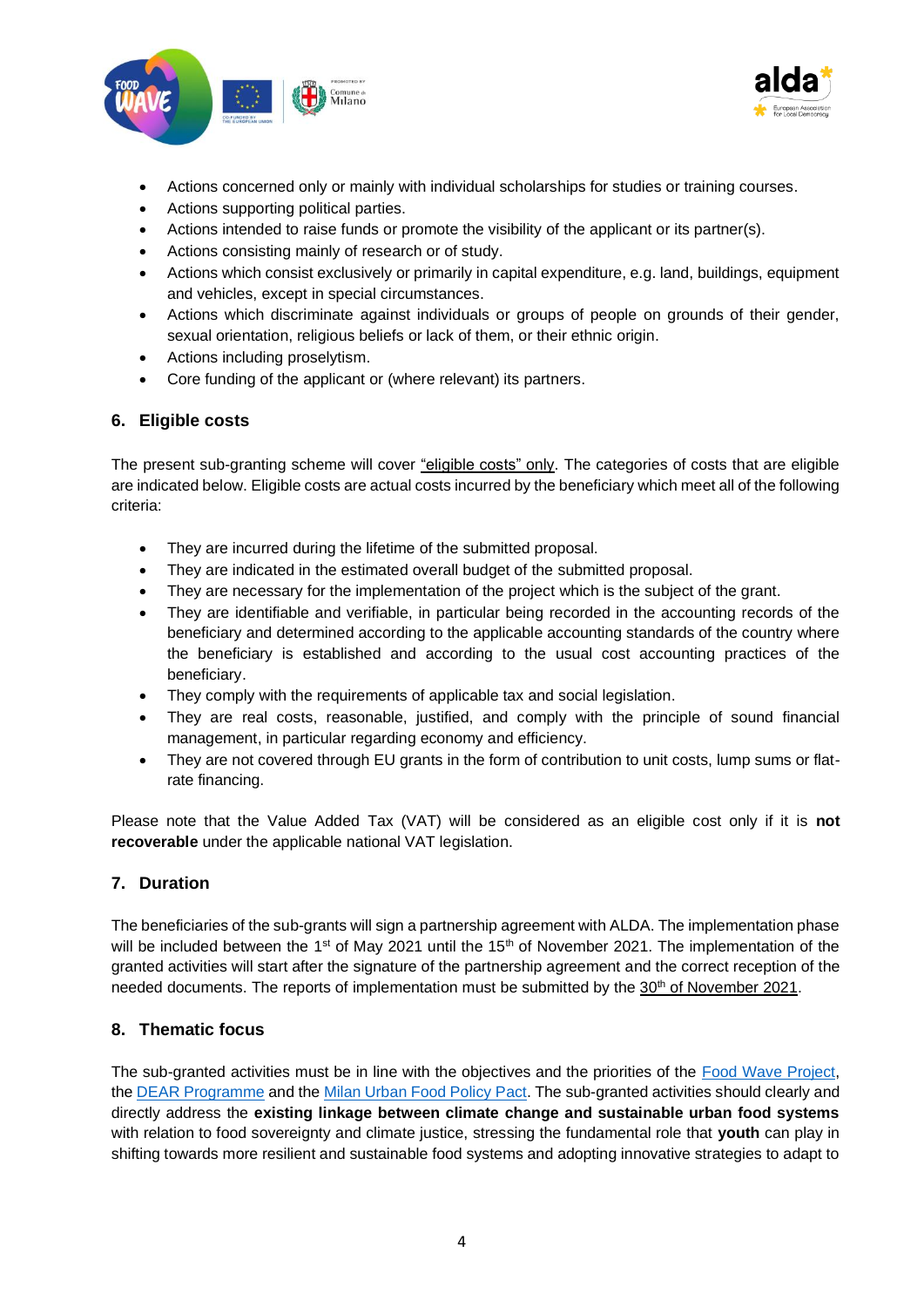



climate change. Specifically, the thematic focus of the sub-grant activities must address at least one of the following thematic axes:

- 1. Sustainable diets to reduce the impact on the planet and protect human rights.
- 2. Local alternative food systems, local producers and territorial markets.
- 3. Fight against food waste.
- 4. Sustainable food education and knowledge sharing/dissemination.
- 5. Fight against climate change and equal access to healthy, sustainable and fair food.

The sub-grant activities should show a clear connection with the [Sustainable Development Goals \(SDGs\)](https://sdgs.un.org/goals) linked to the Food Wave project:

- 1. **SDG 2**: End hunger, achieve food security and improved nutrition and promote sustainable agriculture.
- 2. **SDG 8**: Promote sustained, inclusive and sustainable economic growth, full and productive employment and decent work for all.
- 3. **SDG 11**: Make cities and human settlements inclusive, safe, resilient and sustainable.
- 4. **SDG 12**: Ensure sustainable consumption and production patterns.
- 5. **SDG 13**: Take urgent action to combat climate change and its impacts.
- 6. **SDG 17**: Strengthen the means of implementation and revitalize the global partnership for sustainable development.

The sub-grant activities should also show a clear connection with the Milan Urban Food Policy Pact framework for actions<sup>5</sup> linked to the Food Wave project:

- Governance.
- Sustainable diets and nutrition.
- Social and economic equity.
- Food production.
- Food supply and distribution.
- Food waste.

#### **9. Location**

Activities must take place in one of the following EU Member States: Belgium, Bulgaria, Croatia, Germany, Greece, Hungary, Italy, France, Netherlands, Poland, Portugal, Romania, Slovenia, Spain, Sweden, UK. The project ideas whose activities will take place in the territories<sup>6</sup> directly involved in the FOOD WAVE project will be prioritized.

# **10. Target**

The sub-granted activities must directly involve and be addressed to young people between 15 and 35 years old. Each action should have 2 types of target:

<sup>&</sup>lt;sup>5</sup> The full text of the MUFPP is here available: https://www.milanurbanfoodpolicypact.org/text/

<sup>6</sup> Almere, Brasov, Bruges, Frankfurt, Lisbon, London, Madrid, Malmö, Manchester, Maribor, Molenbeek, Milan, Murcia, Nea Smyrni, Pest, Sofia, Strasbourg, Turin, Warsaw, Zagreb.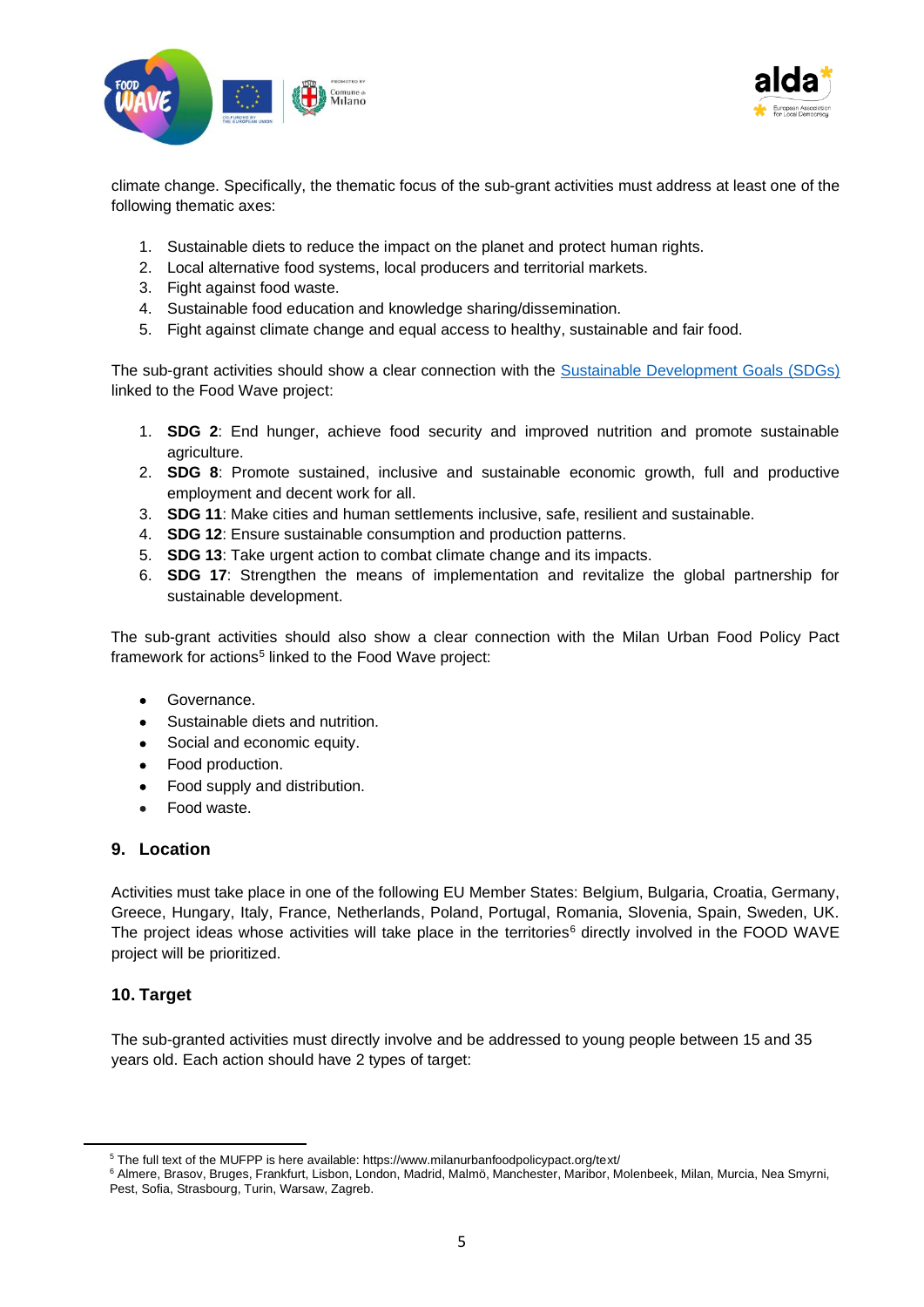



- **Direct beneficiaries**: individuals who are involved and/or reached directly by the action including both who played an active role and who was exposed in person to the action (eg: consumers who see an installation, students who see a street painting, workshop attendees etc). The direct beneficiaries have to be directly involved in the project activities and their involvement has to be possible to count and demonstrate.
- **Indirect beneficiaries**: individuals who do not have a direct connection with the project activities but they could potentially benefit from them through knowledge transfer from the direct beneficiaries (friends, family members, colleagues) or through articles, social media posts, videos, pictures etc..

# **11. Coverage of costs**

The sub grant scheme will cover **100% of the total project budget**. All expenses must be reported within the implementation period and together with justificatory documents (invoices, proofs of payments etc).

# **12. Payment**

The payment will be realized in two installments:

- 1. The first instalment of **70% of the total project amount** will be submitted after the signature of the Partnership Agreement and upon submission of the corresponding Request for Payment.
- 2. The final settlement of **30% of the total project amount** will be paid upon submission of the second Request for Payment and the final report (narrative and financial reports, accompanied by all justificatory documents and attachments in originals), duly completed according to the clauses of the Partnership Agreement.

# **13. Application process and deadline for submission**

The proposals must be submitted in English by **the 28th of February 2021** filling in the [Online Application](https://docs.google.com/forms/d/e/1FAIpQLSdh7chvVbuTM_l4oAGzBdFIaWK1uUi-bHlO6vdj4EYfyek5UA/viewform?usp=sf_link)  [Form](https://docs.google.com/forms/d/e/1FAIpQLSdh7chvVbuTM_l4oAGzBdFIaWK1uUi-bHlO6vdj4EYfyek5UA/viewform?usp=sf_link) with all the required information and attachments. The attached documents shall contain ALL relevant information concerning the action and no additional annexes should be sent.

Any error and major inconsistency related to the application instruction and the documents required may lead to the rejection of the application. Applicants must verify that their application is complete using the checklist at the end of the application form. Incomplete applications may be rejected.

Taking into account the limited duration of the submission phase, the Food Wave Project team reserves the right to extend the above-mentioned deadline.

# **14. Application Package**

The applicant will be required to upload the following documents before submitting the application:

- Annex I. Budget proposal template in excel format (download the template [here\)](http://www.alda-europe.eu/library/news150/).
- Annex II. Declaration of Honour correctly signed (download the annex [here\)](http://www.alda-europe.eu/library/news150/).
- Annex III. Official proof of registration of the organisation (in the original language).
- Annex IV. The organisation's last annual budget. If the organisation has been funded after the  $31<sup>st</sup>$ of December of 2019 this document is not compulsory (in the original language).
- Annex V. The organisation's statute (in the original language).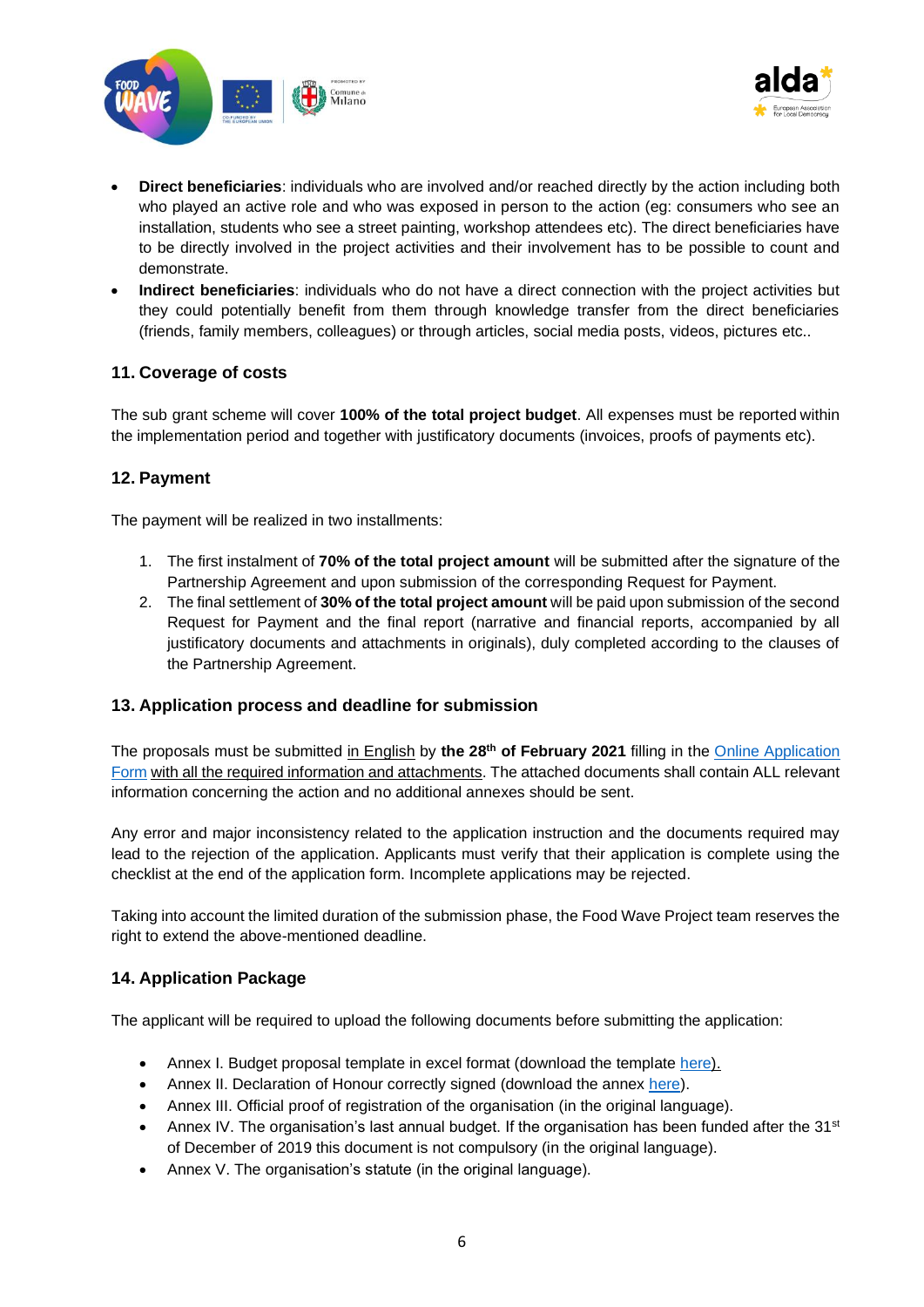



• Annex VI. The organisation's board composition.

The Application Form shall be filled-in in all its parts.

# **15. Support sessions during the writing process**

The applicants will receive support by the Food Wave team during the proposal writing process:

- A first set of questions by the applicants will be received by email by the 31<sup>st</sup> of January and the answers will be published on the website.
- A second set of questions by the applicants will be received by email by the 10<sup>th</sup> of February and the answers will be published on the website.

The questions have to be sent to the following email address:  $catch$ thewave $@$ alda-europe.eu

To support the proposal writing process in the best way possible and to answer to all the queries, a public and recorded Q&A session will be organized on the **10th of February** and will be streamedonline. Further information about the information session will be duly published online on the [ALDA website.](http://www.alda-europe.eu/library/news150/) The recording of the meeting will be published online.

#### **16. Evaluation criteria**

The exact amount of financial support will be decided by the International Selection Committeefollowing the principles of sound financial management, namely value for money and costs/effectiveness. The selection process will consider, among others:

- a. The kind of experience developed in the territory by the applicant organisation.
- b. The relevance of the project proposal with reference to the thematic focus of the call for proposals, the Food Wave Project objectives, the DEAR Programme priorities and the MUFPP framework for action.
- c. The effectiveness and the long-lasting territorial impact of the action (what is the lasting effect likely to be).
- d. The outreach capacity.
- e. The originality of the proposed approach and the relevance for the local community.
- f. The capacity to mobilize and engage youth in local communities and other CSOs in a multiplier effect.
- g. The capacity to promote sustainable development models that address the food consumption behaviours and to enlarge the networks of actors working on this.

Additional score will be attributed to:

- a. The applicant organisation whose board is gender balanced.
- b. The applicant organisation proposing actions in one of the territories involved in the Food Wave Project.
- c. The projects promoting a global perspective on the issues, taking into account interdependency and challenges related to the Global South.
- d. The projects promoting access to sustainable food for all, including low income and vulnerable groups.